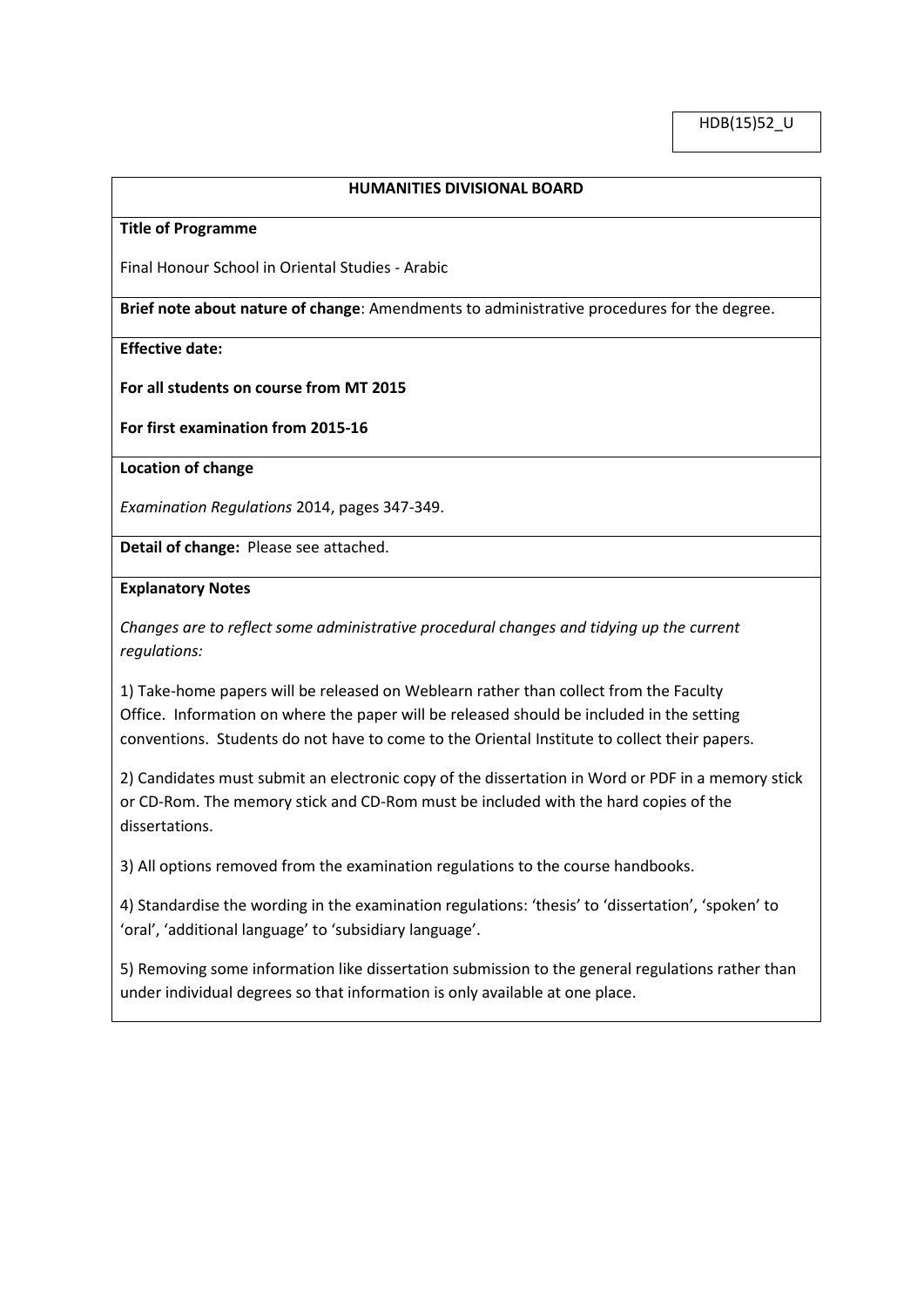# **Arabic**

*Arabic Handbook*. The Board of the Faculty of Oriental Studies shall issue annually the Handbook for the Honour Schools of Oriental Studies (Arabic) and Oriental Studies (Arabic with a Subsidiary Language) by Monday of Week 1 of the first Hilary Full Term of candidates' work for the Honour Schools. The Handbook will include, amongst other things, lists of set texts.

*Choice and availability of options*. It cannot be guaranteed that teaching will be available on all Further and Special Subjects in every academic year. Similarly, the choice of subject for the Thesis dissertation will necessarily depend upon availability of a suitable supervisor. Candidates should therefore consult with their tutors about the availability of teaching when selecting their optional and **dissertation thesis** subjects.

# *Either, for Arabic and Islamic Studies*

- 1. Arabic unprepared translation into English and comprehension.
- 2. Composition in Arabic.
- 3. Spoken ArabicOral $^{\perp}$
- 4. Arabic literature.
- 5. Islamic history, 570-1500.
- 6. Islamic religion.
- 7. A Further Subject, chosen from the following lista list published in the course handbook:

*i. Ḥadīth ii. Early Islamic monetary history iii. Classical Arabic literary texts iv. The ethos of the jāhilīya in the Mu'allaqa of Imru*'al-Qays v. Early Islamic historiography vi. Aspects of Islamic art, architecture and archaeology vii. The rise of the Sufi orders in the Islamic world, 1200-1500 viii. Sufism ix. al-Ghazālī x. Ibn Ţufayl, Ḥayy ibn YaqẒān

xi. Ibn al-'Arabī, Fu*ṣūṣal-Ḥikam* 

*xii. Religion and politics during the Mongol period* 

*xiii. Ottoman State and Society 1566-1700* 

*xiv. History of the Middle East in the late Ottoman age, 1750-1882* 

*xv. A modern Islamic thinker (e.g. Sayyid Qutb, Mohamed Talbi, Rashid Rida)* 

*xvi. Modern Arabic literature* 

*xvii. Arabic vernacular literature 1900 to the present day*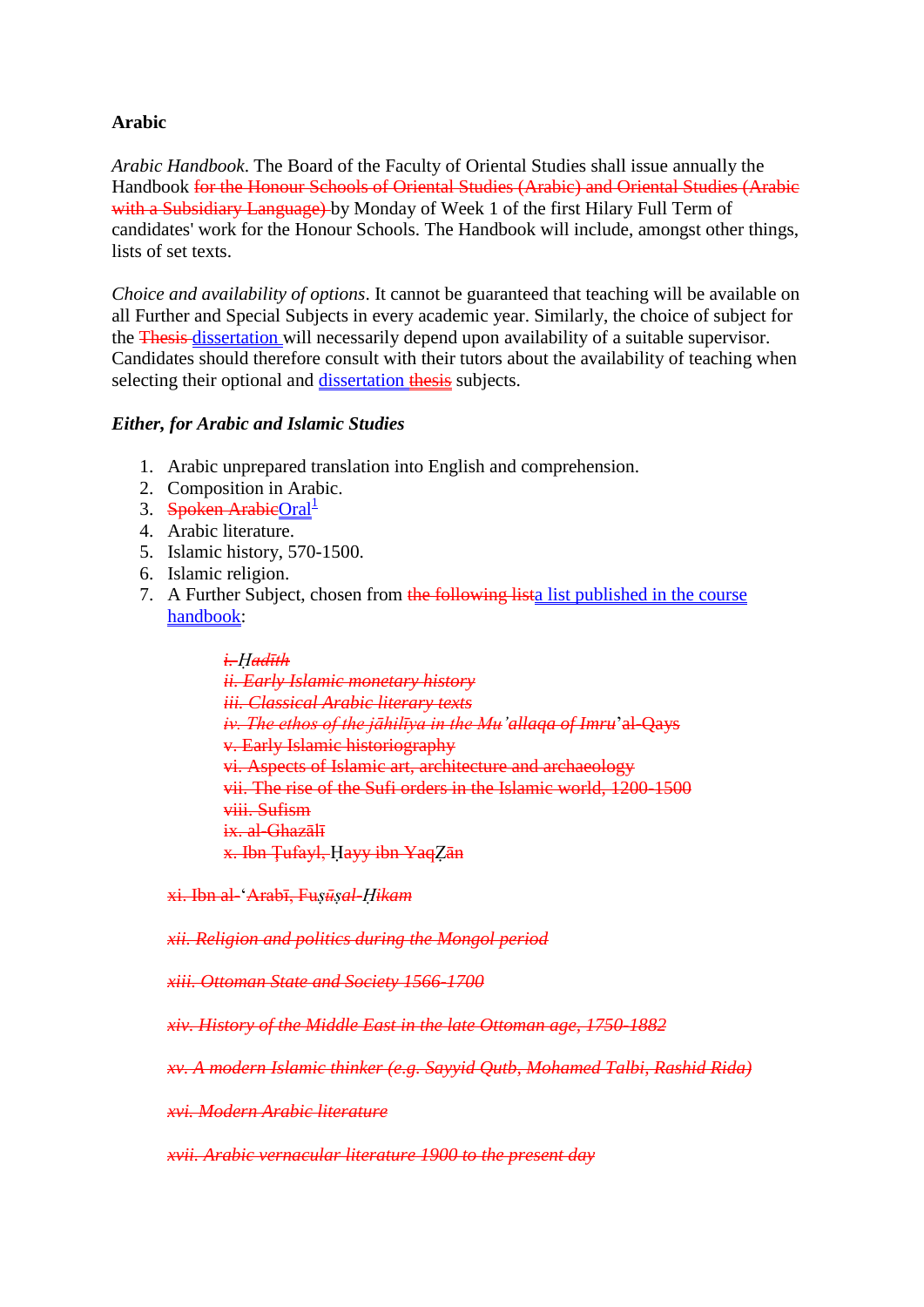*xviii. Society and Culture in the Modern Arab World* 

*xix. The biography of Mohammad* 

*xx. A short-term Further Subject, as approved by the Board of the Faculty of Oriental Studies and publicised in the Arabic Handbook.* 

8 and 9. A Special Subject (to be examined in two papers), chosen from the following lista list published in the course handbook:

i. Qur'an ii. Themes in classical Arabic literature iii. The transformation of ideas from the jāhilīya to early Islam in early Arabie poetry2 iv. Topics in Islamic law v. Learning and culture in Baghdad, 800-900 vi. Theology and Philosophy in the Islamic World vii. Medieval Sufi thought viii. Ibn al-'Arabī ix. 'Slave dynasties' in Islam: from the Ghaznavids to the Mamlūk Sultanate x. Royal art and architecture in Norman Sicily xi. Islamic Art and Archaeology, c. 550—c.1900 xii. Writing Islamic history, 1250-1500: from palaeography to historiography xiii. The Ottomans, Islam and the Arab World 1300-1566 xiv. History of the Middle East in the age of empire, 1882-1971 xv. Arabic linguistics xvi. Themes in Modern Arabic literature xvii. Modern Islamic thought in the Middle East xviii. Popular culture and mass media, 1930 to the present xix. A Short-Term Special Subject, as approved by the Board of the Faculty of Oriental Studies and publicised in the Arabic Handbook.

8. Candidates for all Special Subjects will be examined by means of a timed paper, and by means of an extended essay, which shall not exceed 6,000 words (including footnotes but excluding bibliography), and shall be on a topic or theme selected by the candidate from a question paper published by the examiners on the Friday of the fourth week of Michaelmas Term in the year of examination available for collection from the Oriental Institute Faculty Office. Candidates will be contacted with details of how to collect or access the question paper. Essays should be typed or word-processed in double-spacing and should conform to the standards of academic presentation prescribed in the "Guidelines for writers of Theses" in the course handbook. Essays (two copies) shall normally be written during the Michaelmas Term in the year of examination and must be delivered by hand to the Examination Schools (addressed to the Chair of Examiners, Honour School of Oriental Studies, Examination Schools, High Street, Oxford) not later than 12 noon on the Friday before the beginning of Hilary Full Term of the year of examination. Candidates delivering essays will be required to complete a receipt form, which will only be accepted as proof of receipt if it is countersigned by a member of the Examination Schools staff. Each essay must be accompanied by a sealed envelope (bearing only the candidate's examination number)